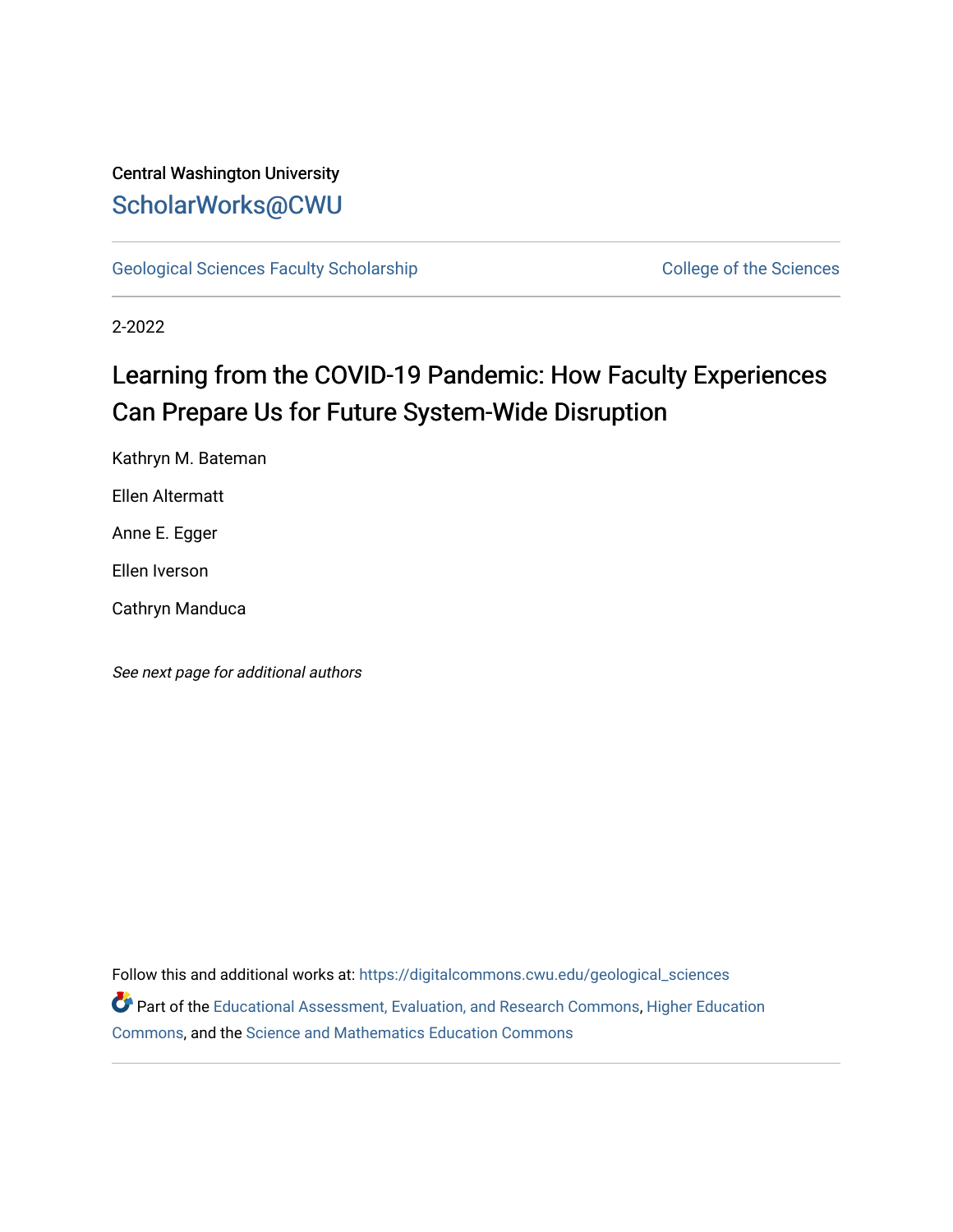### Authors

Kathryn M. Bateman, Ellen Altermatt, Anne E. Egger, Ellen Iverson, Cathryn Manduca, Eric M. Riggs, Kristen St. John, and Thomas F. Shipley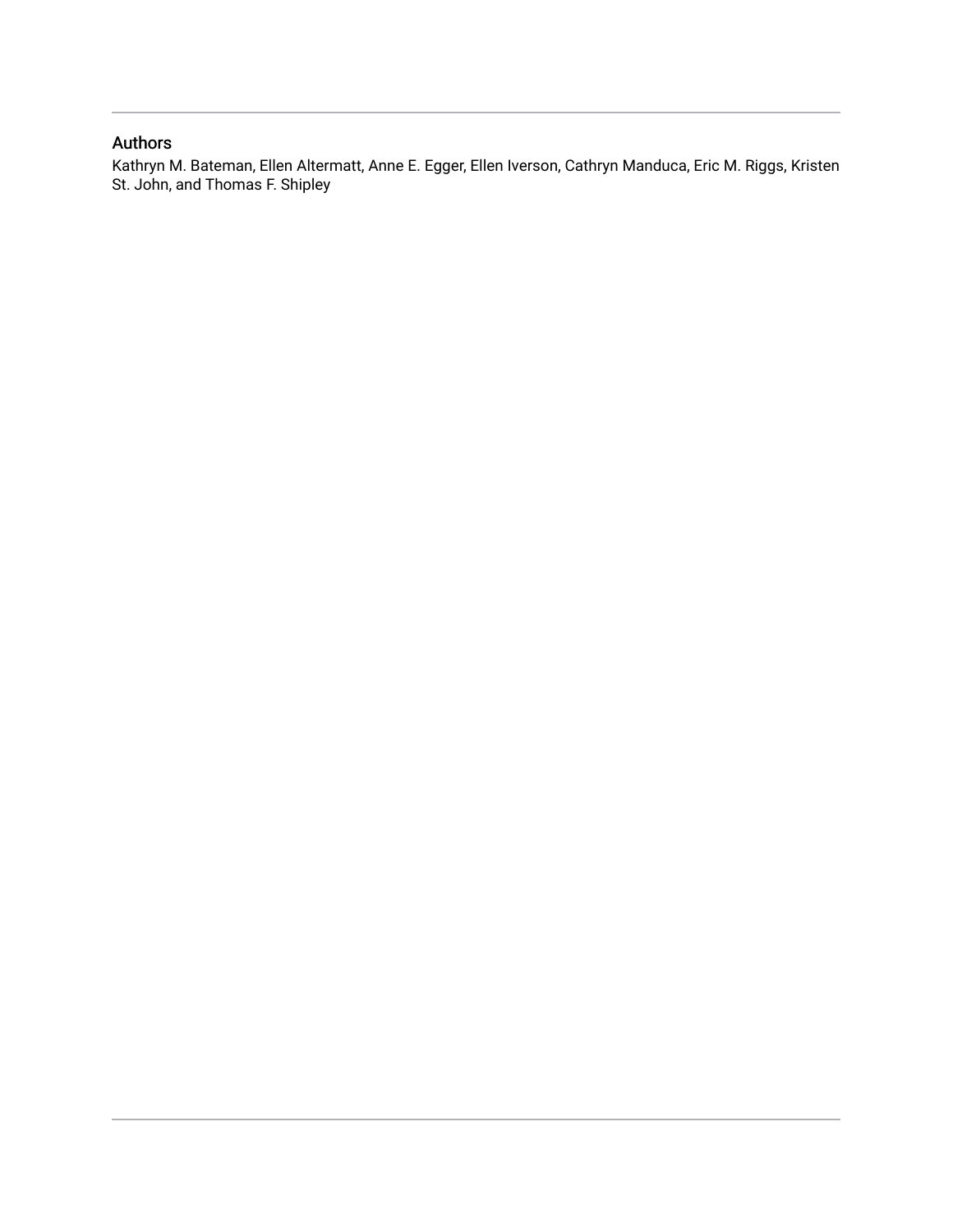

# Learning from the COVID-19 Pandemic: How Faculty Experiences Can Prepare Us for Future System-Wide Disruption

*Kathryn M. Bateman\*, Psychology, Temple University, Philadelphia, Pennsylvania 19122, USA; Ellen Altermatt, Science Education Resource Center, Carleton College, Northfield, Minnesota 55057, USA; Anne Egger, Geological Sciences and Science and Mathematics Education, Central Washington University, Ellensburg, Washington 98926, USA; Ellen Iverson, Cathryn Manduca, Science Education Resource Center, Carleton College, Northfield, Minnesota 55057, USA; Eric M. Riggs, College of Natural Resources and Sciences, Humboldt State University, Arcata, California 95521, USA; Kristen St. John, Geology and Environmental Science, James Madison University, Harrisonburg, Virginia, 22807, USA; and Thomas F. Shipley, Psychology, Temple University, Philadelphia, Pennsylvania 19122, USA*

The COVID-19 pandemic provided education researchers with a natural experiment: an opportunity to investigate the impacts of a system-wide, involuntary move to online teaching and to assess the characteristics of individuals who adapted more readily. To capture the impacts in real time, our team recruited college-level geoscience instructors through the National Association of Geoscience Teachers (NAGT) and American Geophysical Union (AGU) communities to participate in our study in the spring of 2020. Each weekday for three successive weeks, participants (*n =* 262) were asked to rate their experienced disruption in four domains: teaching, research, ability to communicate with their professional community, and work-life balance. The rating system (a scale of 1–5, with 5 as severely disrupted) was designed to assess (a) where support needs were greatest, (b) how those needs evolved over time, and (c) respondents' capacity to adapt. In addition, participants were asked two open-response questions, designed to provide preliminary insights into *how* individuals were adapting—what was their most important task that day and what was their greatest insight from the previous day. Participants also provided information on their institution type, position, discipline, gender, race, dependents, and online teaching experience (see supplemental material<sup>1</sup>).

When it was evident that disruptions would continue through the 2020–2021 academic year, we issued a one-time follow-up survey to participants  $(n = 109)$  in October 2020 to inquire about teaching practices in the fall semester (see supplemental material). Survey questions asked about usefulness of supports available to faculty (i.e., instructional designers, internal and external colleagues, online resources) using a Likertscale (1–5, with 5 as very helpful). Participants also responded to short answer prompts regarding what has been most helpful and what they have learned and will continue to do. From this group, we interviewed 22 participants in early 2021 to gain further insight into the challenges and triumphs they had experienced over the previous 10 months (see supplemental material). Data from both surveys and the interviews were analyzed through a grounded theory approach, iteratively coding the data and extracting themes. Here, we address one question that emerged from our work: *How did disruption to teaching and capacity to adapt evolve over the course of the pandemic?*

#### REAL-TIME DISRUPTION EARLY IN THE PANDEMIC

In the spring 2020 15-day survey, average ratings of perceived teaching disruption (one of the four domains about which we inquired) were moderate (mean =  $2.98$ , SD =  $1.28$ ). It is possible that the moderate disruption level is biased, and that those faculty experiencing the greatest disruption were less likely to complete the daily survey. Regardless, we found patterns that provide insight into individuals' capacity to adapt.

Levels of reported disruption did not differ significantly by participants' institution type or by their experience: In fact, disruption to teaching was pervasive and experienced even by those with extensive online teaching experience. On the other hand, non-tenure-track (NTT) faculty reported increasingly more disruption over time than tenure track (TT) faculty (increases over the 15 days of 0.37 and 0.03, respectively,  $t = 1.69, p \le 0.10$ .

We hypothesize that the greater disruption experienced by NTT faculty results from a sense of the precariousness of their positions, a theme seen in open responses such as this one:

"My career plans may have to drastically change, even though I love teaching. I am on an 18-month contract, and I doubt the academic job market will look good in Jan/Feb 2021 when I planned to look. … universities around the world are losing money, implementing hiring freezes, and laying off employees." —Female Geology Faculty, NTT, Doctoral Granting Institution, Day 12

Data collected later showed that  $\sim 90\%$ of faculty members remained employed throughout the COVID-19 pandemic, with the highest rate of unemployment being among students and post-doctoral fellows (Gonzalez and Keane, 2021). However, during our spring 2020 survey, longterm outcomes were unknown and weighed on the minds of respondents.

Though at least one study has shown the negative long-term impacts of the pandemic

*GSA Today*, v. 32, <https://doi.org/10.1130/GSATG520GW.1>. CC-BY-NC.

<sup>\*</sup>Email: [kmb1182@gmail.com](mailto:kmb1182%40gmail.com?subject=)

<sup>1</sup> Supplemental Material. Demographic information for participants in all phases of the study and the survey and interview questions for all phases of the study. Go to <https://doi.org/10.1130/GSAT.S.17209481>to access the supplemental material; contact [editing@geosociety.org](mailto:editing%40geosociety.org?subject=) with any questions.